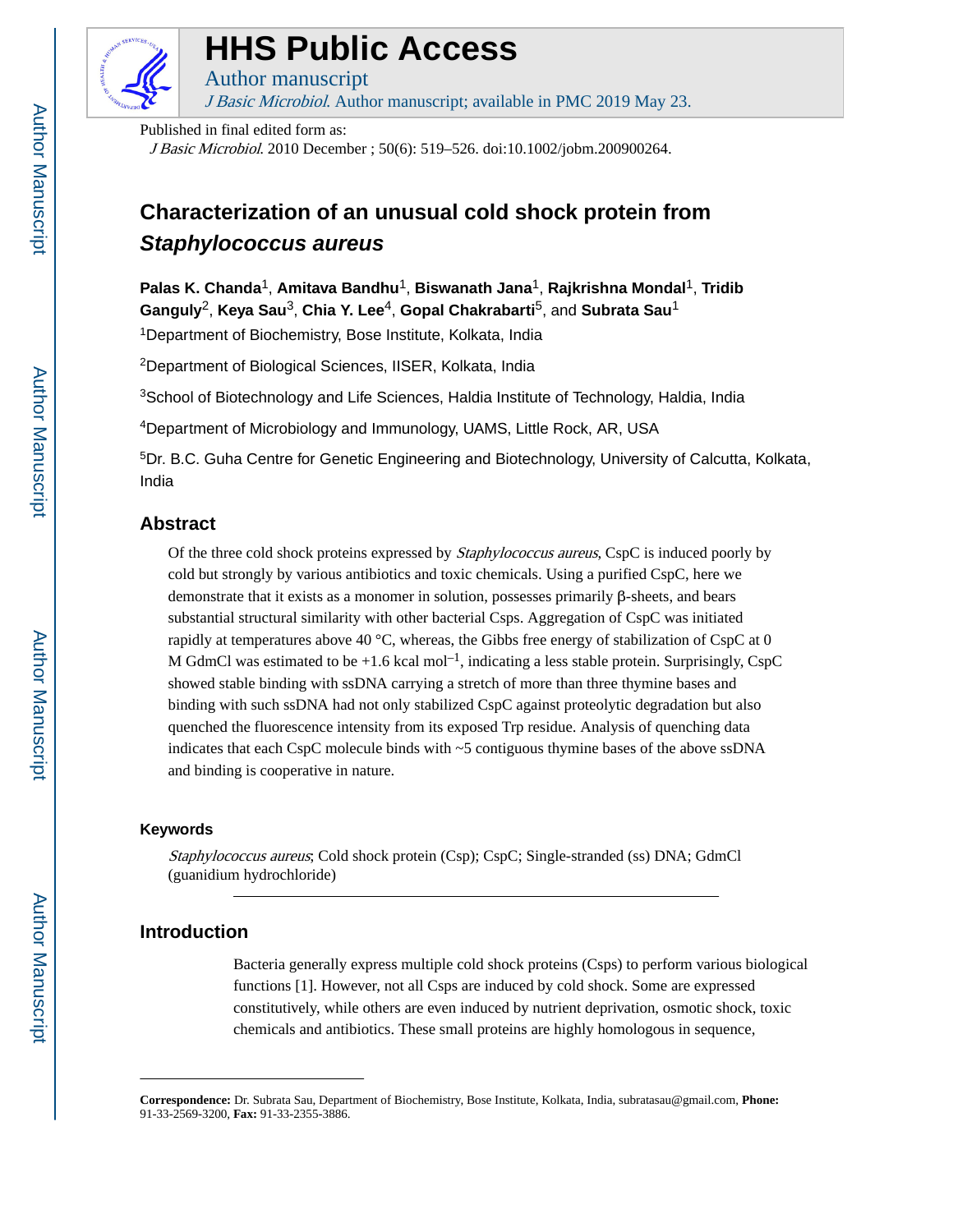molecular mass and structural levels and generally regulate the transcription and translation of both the cold shock and non-cold shock genes by binding to the single-stranded nucleic acids through their RNP1 and RNP2 motifs [1]. Three-dimensional structures of Csps from E. coli, B. subtilis, T. maritima, and B. caldolyticus show that they all form a typical β-barrel structure consisting of five anti-parallel β-strands (namely, β1 to β5). Of the β-strands, the β2- and β3-strands primarily constitute the nucleic acid-binding surface of RNP motifs harboring mostly the aromatic and basic amino acids. Additional studies reveal that B. subtilis Csps are thermodynamically less stable [2], whereas, T. maritima Csp is a relatively stable protein under nearly identical conditions [3]. Until recently, most bacterial Csps have not been investigated at length.

Staphylococcus aureus expresses three cold shock proteins (CspA, CspB, and CspC) from three different locations in the genome [4]. These Csps are highly identical to each other at the primary sequence level and also share significant homology with other bacterial Csps [5]. CspB, however, is the only one shown to be induced notably in response to cold shock [6], suggesting that it is a 'true' cold shock protein while others are needed for performing different biological work. CspA was indeed shown to regulate the expression of 4, 4′diaponeurosporene (a pigment) through a SigB-dependent pathway [7]. Interestingly, all three Csps in a methicillin-resistant S. aureus strain were expressed at higher levels than those in a methicillin-sensitive  $S$ . aureus strain [8] indicating their possible involvement in  $S$ . aureus-mediated virulence. We have recently demonstrated that CspC in S. aureus RN4220 is expressed appreciably at the normal growth temperature and induced primarily by various antibiotics (e.g., ciprofloxacin, rifampicin, ampicillin, chloramphenicol, etc.), hydrogen peroxide and arsenate salt [5]. Currently, no biochemical and biophysical information is available for the S. aureus-encoded Csps including the unusual CspC. Here we have purified a recombinant S. aureus CspC to homogeneity and reported that it exists as a monomer in solution, harbors mainly β-strands, binds to thymine -rich ssDNA cooperatively and possesses weak thermodynamic stability.

### **Materials and methods**

#### **Bacteria and growth conditions**

S. aureus Newman and E. coli BL21 (DE3) and its derivative were routinely grown in Trypticase soy broth [9] and Luria broth [10], respectively. The E. coli growth medium was supplemented with kanamycin whenever needed.

#### **Molecular biological techniques**

Plasmid DNA isolation, DNA estimation, digestion/ modification of DNA by restriction/ modifying enzymes, polymerase chain reaction (PCR), purification of DNA fragments, cloning of the DNA fragments into plasmids, labeling of DNA fragments with radioactive materials and agarose gel electrophoresis were performed by standard procedures [10] or according to the protocols of different kits. Protein estimation, native and SDS-PAGE, staining of polyacrylamide gel and western blotting were done by standard methods [9, 11]. Chromosomal DNA from S. aureus Newman was isolated by a standard method [5]. All PCR made DNA inserts were sequenced at Bose Institute (India).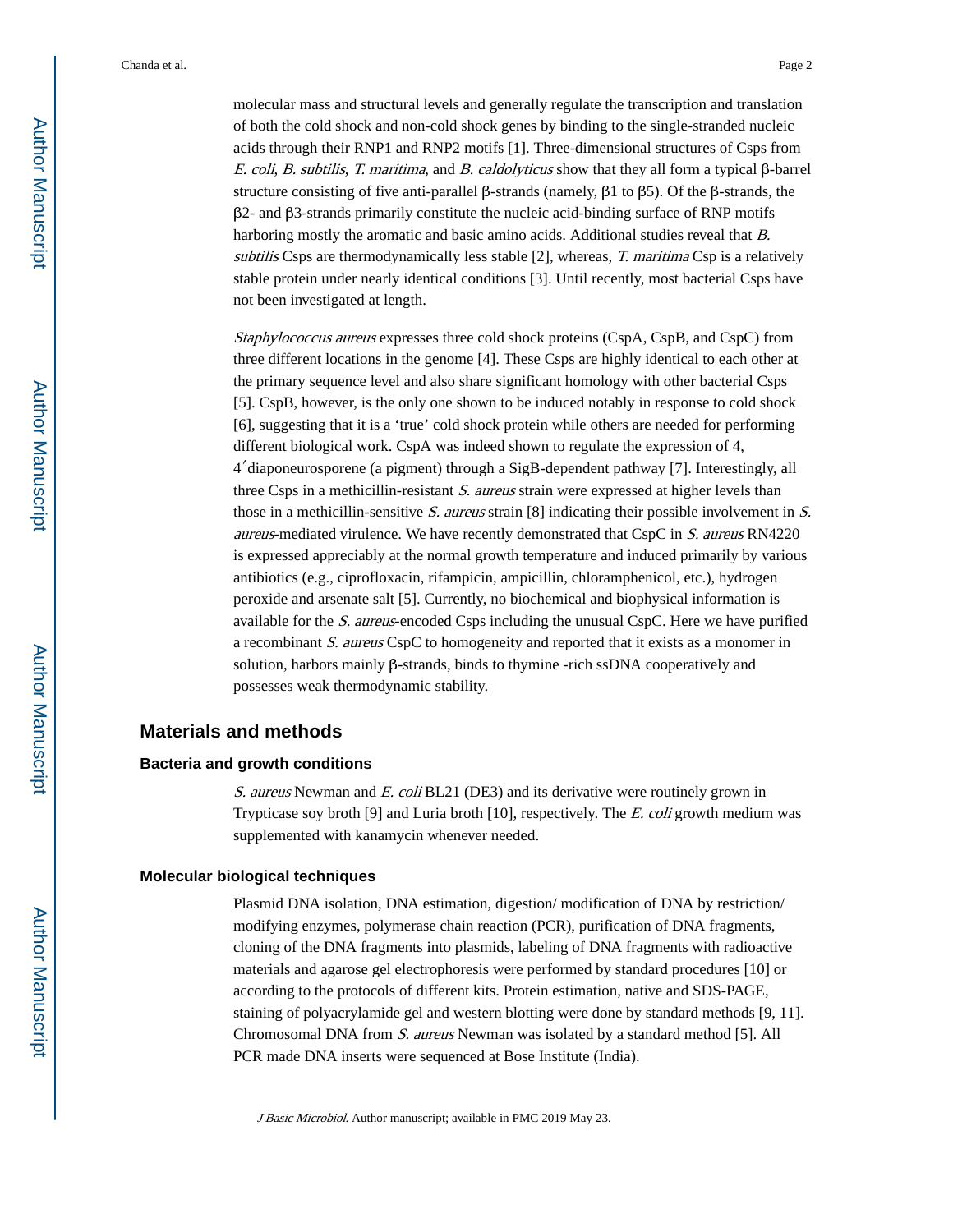## **Purification of S. aureus CspC**

 $A \sim 214$  bp DNA fragment was PCR amplified from *S. aureus* Newman DNA using primers P8 (5′ CATGCCATGGATGAATAACGGTACAG3′) and P9 (5′

CTCGAGCATTTTAACTACGTTTG3′) and cloned into HincII-digested pUC18 DNA [10]. The Newman DNA insert from one recombinant pUC18 clone (sequence insert from one recombinant pUC18 clone (sequence verified) was subcloned into an E. coli vector pET28a (Novagen, USA) to generate p1281. The subcloning has attached eight additional amino acid residues (including a stretch of six His residues) at the C-terminal end of CspC. E. coli BL21 (DE3) cells (Novagen, USA) harboring p1281 were grown to log phage followed by the addition of IPTG (isopropyl β-D-1-thiogalactopyranoside) to a final concentration of 0.5 mM. After 4 h growth at 32  $^{\circ}$ C, the induced cells were sequentially harvested, washed with 0.9% NaCl and resuspended in  $1/10^{th}$  volume of Lysis buffer I [20 mM Tris-chloride buffer (pH 8.0), 500 mM NaCl, 20 mM imidazole, and 5% glycerol] containing 10 μg/ml of PMSF (phenylmethane sulfonyl-fluoride). After disruption of cells, the E. coli crude extract was treated with both DNaseI and RNaseA (20 mg/ml each) for 1 h at 30  $\degree$ C in the presence of 5 mM  $MgCl<sub>2</sub>$ . Nucleic acid-free E. coli extract was subjected to Ni-NTA column chromatography (Qiagen, Germany) and different fractions were collected according to manufacturer's protocol. Analysis of the above fractions by SDS-15% PAGE revealed a single protein band of  $\sim$ 11 kDa in the elution fraction (data not sown). The above protein was found to react with anti-his antibody (Qiagen, Germany) (data not shown) and harbor successively Met, Asn, Asn, Gly and Thr at its N-terminal end. These residues are identical to the five N-terminal end amino acid residues of S. aureus CspC. Together these data confirm that the purified  $~11$  kDa protein entity is the His-tagged S. aureus CspC (designated simply CspC here). The eluted CspC was dialyzed against the Buffer D [20 mM Tris-Cl (pH 8.0), 300 mM NaCl, 1 mM EDTA, and 5% glycerol] before in vitro experiments were performed. The concentration of CspC was calculated using the molecular mass of monomeric CspC.

#### **Biochemical and radioactive techniques**

Chemical crosslinking [9] was performed by incubating 1–5 μM CspC with 0.1% glutaraldehyde at room temperature for 2 min followed by the analysis of samples by SDS-15% PAGE.

Several standard proteins and affinity purified-CspC were resolved through 6, 8, 10, 12, and 14% polyacrylamide gels and the resulting migration data were used to construct a Ferguson plot according to Garchow et al. [12].

Digestion of CspC with trypsin in the presence/ absence of ssDNA1 and analysis of digested protein aliquots were performed as described by Schindler et al. [2].

Binding of CspC to different 32P labelled ssDNA1 (5′GTCGACTTTTTTTTTTTTTTTTTTTT3′), ssDNA2 (′ CCA-TCTTCTCTTTCGATG3′), ssDNA3 (5′ AAGTGTATAATGAA-AG 3′) and dsDNA were investigated by standard gel shift assay [9].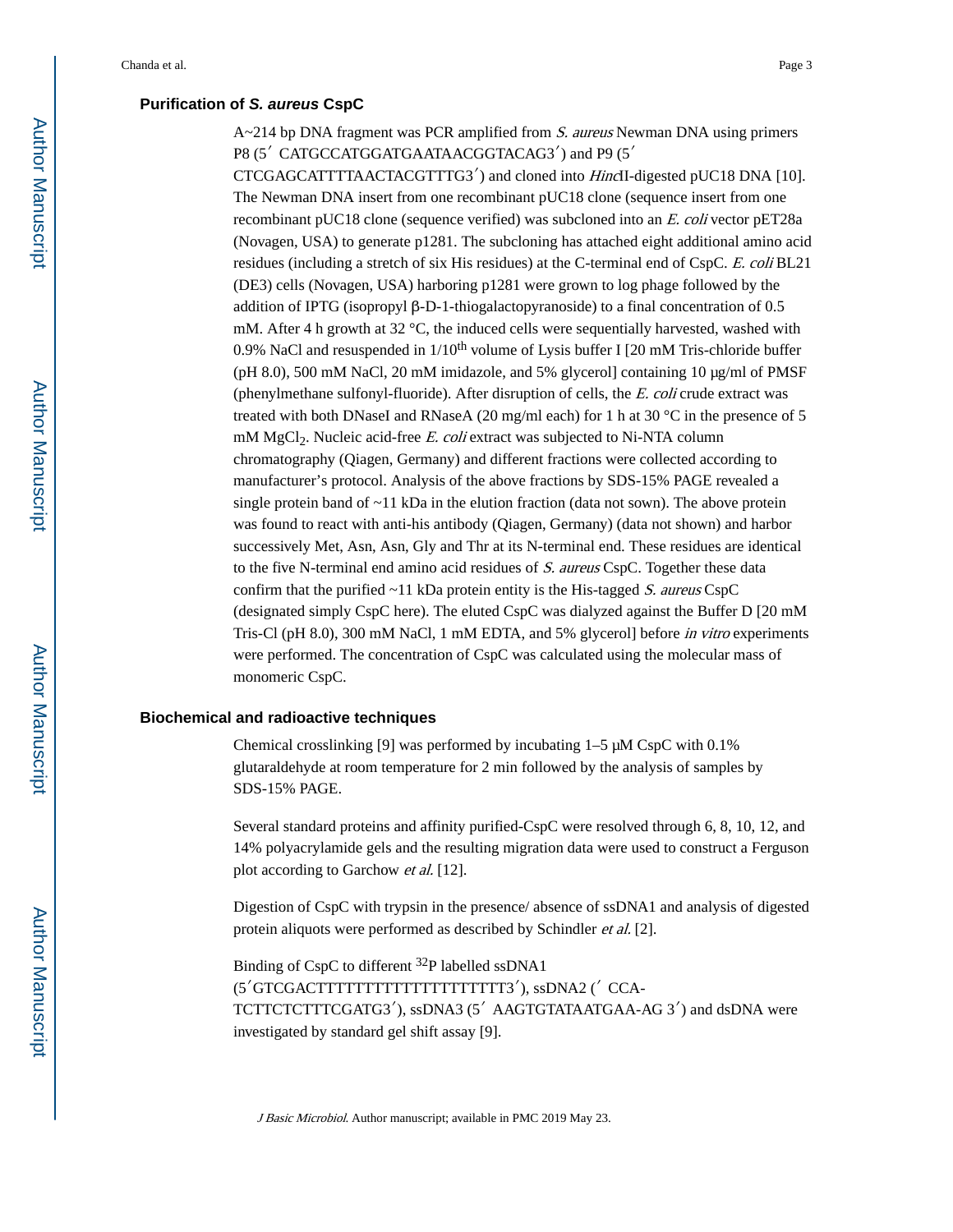#### **Biophysical methods**

Circular Dichroism (CD) spectrum (190– 320 nm) and thermal aggregation of CspC were performed by standard protocol [2, 9, 13].

Recording of intrinsic tryptophan fluorescence spectrum and tryptophan fluorescence quenching study were performed according to the standard procedures [14, 15] with minor modifications. Briefly, 0.3/3 μM CspC was incubated with varying concentrations of ssDNA½ for 20 min at room temperature followed by the recording of tryptophan fluorescence emission at  $\lambda_{\text{max}}$  350 nm after excitation at 295 nm. Unfolding of CspC was investigated by recording the tryptophan fluorescence emission of 5 μM CspC at 350 nm (after excitation at 295 nm) at 0–6 M GdmCl. Assuming that unfolding follows a two-state model, free energy of unfolding ( $G$ ) was calculated by the following standard equation [16] with minor modification:

$$
\Delta G = -RT \ln K = -RT \ln (\ln - f)/(f - fu) \quad (1)
$$

where R, T, f, fn, and fu denote universal gas constant, absolute temperature in Kelvin, observed fluorescence, fluorescence at native state, and fluorescence at completely unfolded state, respectively. From the straight lines (not shown) developed using the low and high GdmCl concentrations in Fig. 2C, the values of fn and fu were determined. Considering a linear relationship between free energy change of unfolding and GdmCl concentrations, free energy change at 0 M GdmCl concentration ( $G^{H2O}$ ) was determined from the following equation:

$$
\Delta G = \Delta G^{H_2O} - m \,[\text{GdmCl}] \quad (2)
$$

#### **Homology modeling**

The amino acid sequences of CspA, CspB, and CspC were exploited in developing their three-dimensional model structures by the First Approach Mode of Swiss-Model ([http://](http://expasy.org/) [ExPasy.org\)](http://expasy.org/). While the crystal structure of B. caldolyticus Csp (pdb code: 1hz9A) was utilized as a template for developing the model structures of both CspA and CspC, the X-ray structure of B. subtilis CspB (pdb code:  $2i5mX$ ) was used as a template for generating the model structure of CspB. Using the pdb coordinates of the resulting model structures, molecular visualization and surface charge determination of the structures were performed by Swiss-Pdb Viewer ([http://ExPasy.org](http://expasy.org/)).

## **Results and discussion**

#### **Physicochemical properties of S. aureus CspC**

To study the structure, stability and mode of action of S. aureus CspC, the protein was overexpressed in E. coli, purified to near homogeneity by affinity chromatography (see Materials and methods for details) and utilized in all *in vitro* experiments. To determine the oligomeric status of CspC in solution, protein- protein cross-linking experiment was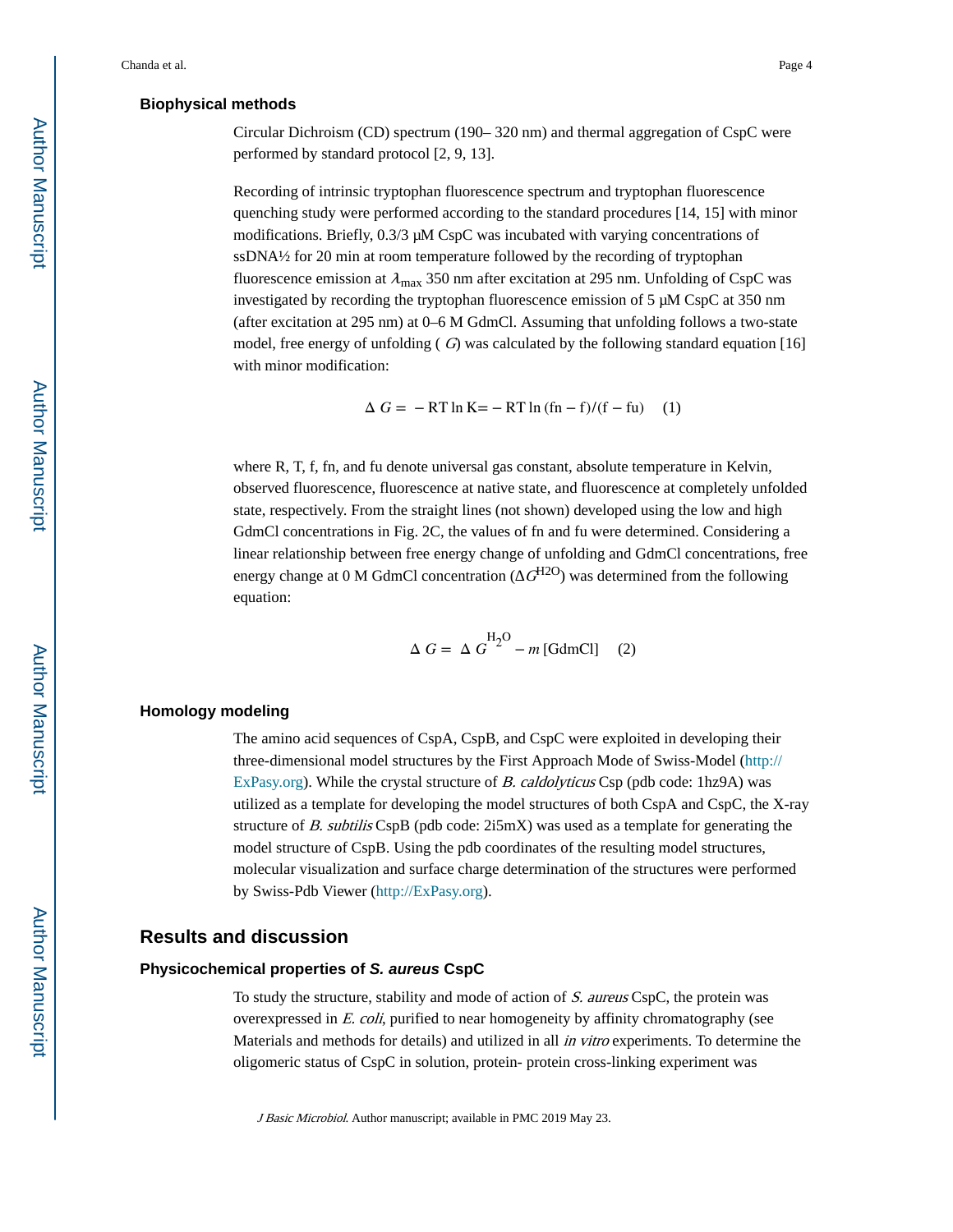performed in the presence of glutaraldehyde and the resulting data reveal that CspC exists mostly as a monomer ( $\sim$ 8 kDa) at  $1 - 5$  μM concentrations (data not shown). To determine the molecular weight of CspC precisely, we constructed Ferguson plots [12] using the relative migration data of standard proteins as well as CspC on 6–14% native polacrylamide gels. As evident from Figs. 1A and B, the molecular weight of CspC is ~8 kDa in solution, confirming the monomeric nature of this protein.

CspC carries one Trp residue at position 8 [5]. The intrinsic tryptophan fluorescence spectrum of CspC displayed an emission maximum at ~350 nm upon excitation at 295 nm (Fig. 1C). The emission maximum of a protein with buried Trp generally lies at 335 nm or less, whereas, the emission maximum of a protein with surface exposed Trp lies at 347 nm or above [17]. These data therefore indicate that the Trp residue of CspC is exposed on its surface.

The far-UV CD spectrum of CspC shows a major peak of large ellipticity at ~195–198 nm at 25 °C, indicating the presence of β-sheet in CspC at room temperature (Fig. 1D). Analysis of the above spectrum by CDNN [18] indeed revealed that CspC consists of about 53% βsheets. The putative tertiary structure of CspC (Fig. 1E), which forms a typical Greek-key βbarrel structure (data not shown) like that of other bacterial Csps [1], also showed that it is primarily composed of  $\beta$ -strands. Interestingly, all three S. aureus Csps, which are similar in their overall structure, possess different surface charges (data not shown).

CspC carries six Phe and one each of Tyr and Trp residues at different positions [5], indicating that it might yield a characteristic near-UV CD-spectrum. The near-UV CDspectrum of CspC indeed shows a peak of large positive ellipticity at ~266–268 nm at 25 °C (Fig. 1F). Phe residues generally show a peak between 255 – 270 nm [2]. The above peaks of CspC therefore might be due to Phe residues in CspC. For some unknown reason, the Tyr and Trp-specific peaks are not very clear from the above near-UV CD-spectrum of CspC. These latter aromatic amino acid-specific peaks are also not prominent in the near-UV CDspectra of *B. subtilis* Csps [2].

#### **Stability of CspC**

Bacterial Csps, characterized so far, did not exhibit identical thermal and chemical stability despite structural similarity [2, 3]. To determine the thermal stability of CspC, we studied the thermal aggregation of this protein by a light scattering method and found that there was marginal increase of CspC aggregation when the incubation temperature of CspC was raised from 30° to ~40 °C (Fig. 2A). At temperatures above 40 °C, CspC however was aggregated very rapidly, suggesting that it is a thermosensitive protein.

To determine the stability of CspC, guanidium hydrochloride (GdmCl)-induced unfolding of CspC was investigated by recording the tryptophan fluorescence emission of CspC. Fig. 2B shows that the fluorescence intensity of CspC decreases rapidly at  $0 - 2$  M GdmCl concentrations, then it remains almost constant up to 6 M GdmCl. To determine the Gibbs free energy of stabilization of CspC at 0 M GdmCl, the above equilibrium unfolding data was analyzed according to a standard two-state model [16]. From the resulting plot (Fig. 2C) of free energy values versus GdmCl concentrations at the transition region, the  $G<sup>H2O</sup>$  (the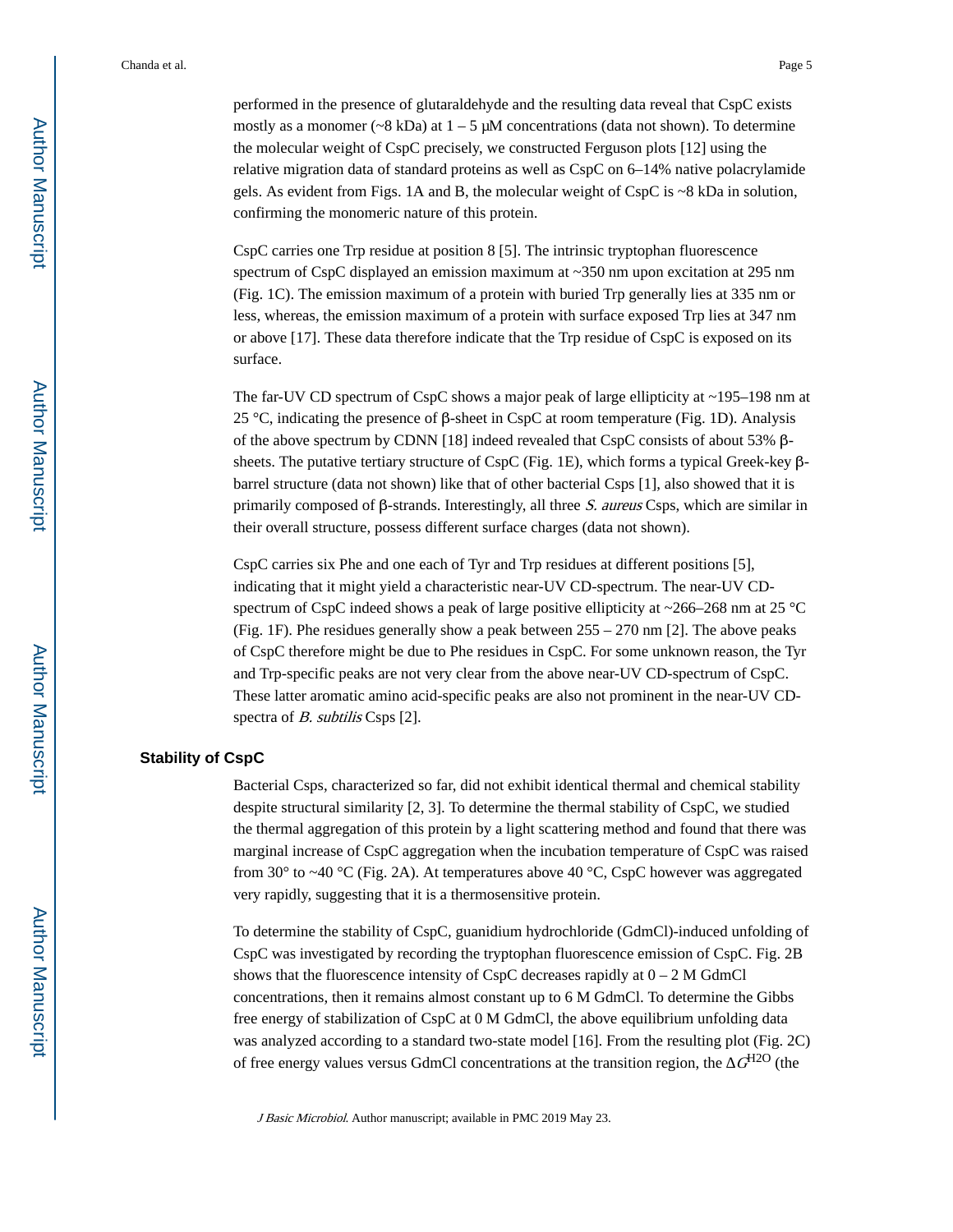Gibbs free energy of stabilization of  $CspC$  in the absence of GdmCl), *m*-value (cooperativity parameter) and [GdmCl]½ (concentration at the midpoint of transition) were determined to be about  $+1.6$  kcal mol<sup>-1</sup>, -1.9 kcal (mol M)<sup>-1</sup> and 847 mM, respectively. The data indicate that CspC is also a chemically sensitive protein.

Previously, B. caldolyticus CspB exhibited more thermostability than B. subtilis CspB and E. coli CspA  $[1, 2]$ . The specific charged amino acid residues, identified only on the surface of the B. caldolyticus CspB, was suggested to be responsible for the higher stability of this protein [1]. These charged residues, however, were not detected on the surface of S. aureus CspC (data not shown). Besides, Glu58 of S. aureus CspC aligns with the Pro58 residue of B. subtilis CspB and CspD [2, 5]. These latter two proteins were found more stable than the B. subtilis CspC that carries Ala residue at position 58. Taking together, we suggest that absence of specific surface residues and Glu58 possibly contribute to the apparently less stability of S. aureus CspC. Interestingly, surface charges of three S. aureus Csps are also not identical despite their structural resemblance (data not shown). While CspC possesses excess negatively charged patches, CspB harbors additional positively charged patches on the surface, indicating that their function (particularly single-stranded nucleic acid binding activity) and stability will differ significantly.

#### **DNA-CspC interaction**

CspC harbors two highly conserved single-stranded nucleic acid binding motifs, RNP1 and RNP2 [5]. To see whether CspC binds to DNA, gel shift assays with several  $^{32}P$  labelled double-stranded (ds) and single-stranded (ss) DNA fragments were carried out by a standard procedure. As shown in Fig. 3, migration of the ssDNA1 fragment carrying a stretch of twenty thymine bases has been retarded in the presence of 1 μg or higher amount of CspC. In contrast, ssDNA1 did not show any binding to even 5 μg L1-encoded repressor [19]. Interestingly, CspC did not show detectable binding either to a double-stranded DNA or to other ssDNAs (such as ssDNA2 and ssDNA3). Oligonucleotides ssDNA2 and ssDNA3 harbor a stretch of three thymine and three adenine bases, respectively. Taken together, we suggest that CspC stably binds to ssDNA with a stretch of more than three thymine bases.

#### **Stabilization of CspC by ssDNA**

B. subtilis Csps became partly resistant to proteolysis upon binding to ssDNA [2]. To see whether S. aureus CspC also behaves similarly, we performed tryptic digestion of this protein both in the presence and absence of ssDNA1. Trypsin was chosen for proteolysis as it has 15 recognition sites in CspC. As shown in Fig. 4A (inset picture), intensity of the CspC-specific band starts to decrease early during tryptic digestion (I), whereas, digestion is prevented substantially in the presence of ssDNA1 (II). The corresponding plot of CspCspecific band intensity versus time of digestion reveals that the half-time of CspC digestion alone is around 11 min, whereas, ~75% of this protein remained intact even after 60 min of digestion in the presence of ssDNA1. The data indicate that CspC is sensitive to proteolysis but protected in the presence of a specific ssDNA. The likely reason of such resistance or conformational stabilization of CspC may be due to the occlusion of proteolytic sites by ssDNA binding.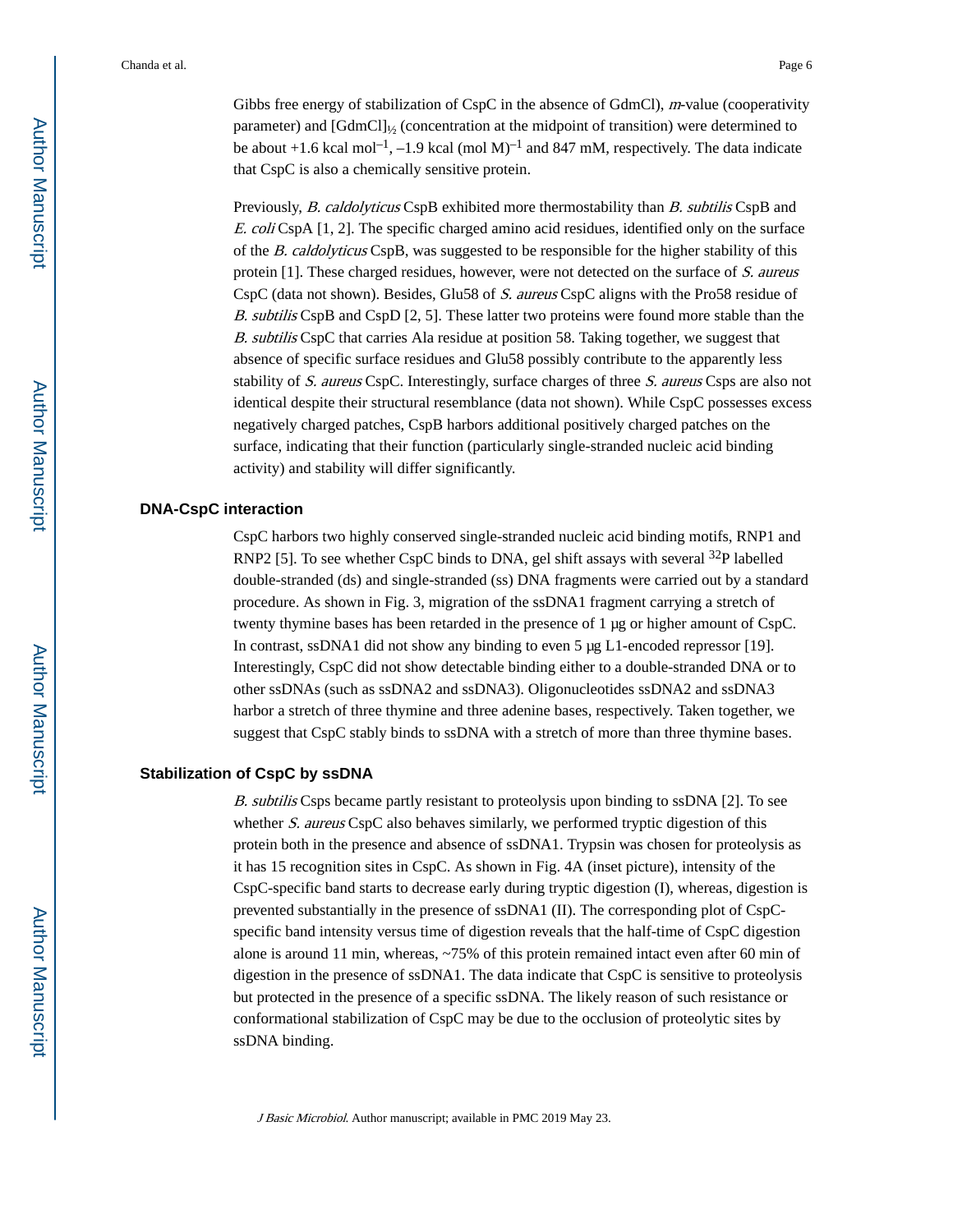#### **Quenching of Trp fluorescence of CspC by ssDNA**

The lone Trp residue of CspC that is exposed on the surface resides in the close vicinity of its RNP1 motif and aligns with the Trp residue of B. subtilis CspB [5]. Intrinsic fluorescence emission from the Trp residue of B. subtilis CspB was quenched in the presence of ssDNA [14]. A genetic study has shown that the Trp residue of B. subtilis CspB helps this protein to bind to ssDNA [1]. To see whether the Trp residue also plays a similar role in CspC, we measured the intrinsic Trp fluorescence intensity of this S. aureus protein in the presence of varying concentrations of ssDNA1 and ssDNA2, separately. As evident from Fig. 4B, quenching of Trp fluorescence intensity of CspC increases with the increasing concentration of ssDNA1 and finally reaches saturation at ~1.2 μM and higher DNA concentrations. The maximum amount of quenching with ssDNA1 was found to be about 70%. In contrast, ssDNA2 that did not show detectable binding with CspC in the gel shift assay (Fig. 3) also quenched the Trp fluorescence of CspC to about 25%. The reason for this slightly anomalous behaviour of ssDNA2 in two experiments might be due to the fact that CspC binds to different nucleotide-rich ssDNAs with variable affinities and the less stable complexes (such as CspC-ssDNA2 complex) are lost during the gel shift assay within the electrical field. Variable quenching of Trp fluorescence by different ssDNAs was, however, reported for other bacterial Csps also. The thymine-rich ssDNA was found to quench the Trp fluorescence of both B. subtilis CspB and E. coli CspA more strongly than the cytosine-rich ssDNA [14, 15]. In contrast, guanine- and adenine-rich ssDNAs only weakly quenched their Trp fluorescence. It would be interesting to study whether cytosine-, adenine-, and guaninerich ssDNAs also affect the Trp fluorescence of S. aureus CspC similarly.

To determine the stoichiometry of CspC binding to ssDNA, we also investigated the quenching of Trp fluorescence under the conditions (i.e., at higher concentrations of CspC) that strongly favor the formation of the CspC- ssDNA1 complex. As evident from Fig. 4C, the break-point of the ratio of ssDNA1 to CspC lies at 0.27, indicating that  $\sim$ 4 CspC monomers bind to each ssDNA1 molecule and each CspC monomer covers nearly five contiguous thymine bases. The Hill plot [19] calculated from the above Trp fluorescence quenching data yielded a best fit straight line with slope close to 2.3 further indicating the cooperative binding of CspC to ssDNA1 (Fig. 4D). Under nearly similar condition,  $E.$  coli CspA or B. subtilis CspB covers 6–7 contiguous thymine bases in ssDNA [14, 15]. The biological significance of this different binding capacity of CspC is not known at this time. We however noticed that the loop regions and surface charges of CspC did not match completely with those of E. coli CspA and B. subtilis CspB (data not shown).

## **Conclusions**

The present investigation demonstrates that S. aureus CspC exists as a monomer in solution, possesses primarily β-sheet and wraps nearly five contiguous thymine bases while binding to a thymine-rich ssDNA cooperatively. The DNA binding capacity of CspC apparently differs from those of other bacterial Csps despite their structural similarity. Interestingly, CspC that seems to be a thermodynamically less stable protein was stabilized in the presence of the above thymine-rich ssDNA.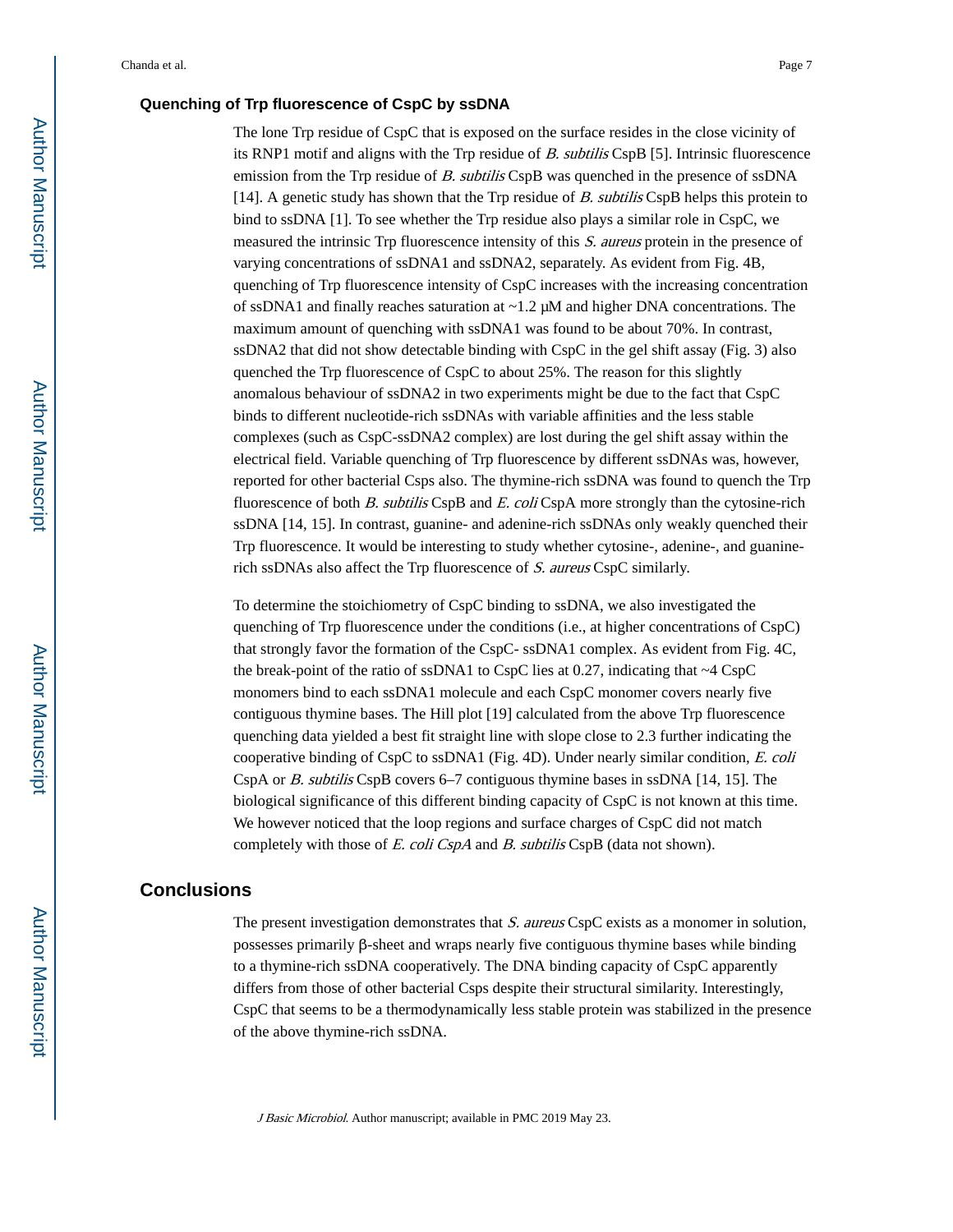## **Acknowledgements**

This work was supported by the financial assistance from the Department of Biotechnology (Government of India, New Delhi, India) to S. Sau. The authors would like to thank Mr. A. Banerjee, Mr. A. Poddar, Mr. J. Guin, and Mr. M. Das for their excellent technical help. We are also grateful to Ms. Jennifer Junecko for reading and correcting the manuscript.

## **References**

- [1]. Horn G, Hofweber R, Kremer W, Kalbitzer HR, 2007 Structure and function of bacterial cold shock proteins. Cell. Mol. Life Sci, 64, 457–470.
- [2]. Schindler T, Graumann PL, Perl D, Ma S, Schmid FX, Marahiel MA, 1999 The family of cold shock proteins of Bacillus subtilis. Stability and dynamics in vitro and in vivo. J. Biol. Chem, 274, 3407–3413. [PubMed: 9920884]
- [3]. Welker C, Böhm G, Schurig H, Jaenicke R, 1999 Cloning, overexpression, purification, and physicochemical characterization of a cold shock protein homolog from the hyperthermophilic bacterium Thermotoga maritima. Protein Sci 8, 394–403. [PubMed: 10048332]
- [4]. <http://genolist.pasteur.fr/Aureolist>
- [5]. Chanda PK, Mondal R, Sau K, Sau S, 2009 Antibiotics, arsenate and H2O2 induce the promoter of Staphylococcus aureus cspC gene more strongly than cold. J. Basic Microbiol 49, 205–211. [PubMed: 18803257]
- [6]. Anderson KL, Roberts C, Disz T, Vonstein V, Hwang K, Overbeek R, Olson PD, Projan SJ, Dunman PM, 2006 Characterization of the Staphylococcus aureus heat shock, cold shock, stringent, and SOS responses and their effects on log-phase mRNA turnover. J. Bacteriol, 188, 6739–6756. [PubMed: 16980476]
- [7]. Katzif S, Lee EH, Law AB, Tzeng YL, Shafer WM, 2005 CspA regulates pigment production in Staphylococcus aureus through a SigB-dependent mechanism. J. Bacteriol, 187, 8181–8184. [PubMed: 16291691]
- [8]. Cordwell SJ, Larsen MR, Cole RT, Walsh BJ, 2002 Comparative proteomics of Staphylococcus aureus and the response of methicillin-resistant and methicillin-sensitive strains to Triton X-100. Microbiology, 148, 2765–2781. [PubMed: 12213923]
- [9]. Ganguly T, Das M, Bandhu A, Chanda PK, Jana B, Mondal R, Sau S, 2009 Physicochemical properties and distinct DNA binding capacity of the repressor of temperate Staphylococcus aureus phage phi11. FEBS J, 276, 1975–1985. [PubMed: 19250317]
- [10]. Sambrook J, Russell DW, 2001 Molecular Cloning: A Laboratory Manual 3<sup>rd</sup> ed., Cold Spring Harbor Laboratory Press, CSH, New York.<sup>rd</sup>
- [11]. Ausubel FM, Brent R, Kingston RE, Moore DD, Seidman JG, Smith JA, Struhl K, 1998 Current Protocols in Molecular Biology John Wiley & Sons, Inc., USA.
- [12]. Garchow BG, Jog SP, Mehta BD, Monosso JM, Murthy PP, 2006 Alkaline phytase from Lilium longiflorum: purification and structural characterization. Protein Expr. Purif, 46, 221–232. [PubMed: 16198125]
- [13]. Das M, Ganguly T, Bandhu A, Mondal R, Chanda PK, Jana B, Sau S, 2009 Moderately thermostable phage Phi11 Cro repressor has novel DNA-binding capacity and physicochemical properties. BMB Rep, 42, 160–165. [PubMed: 19336003]
- [14]. Lopez MM, Yutani K, Makhatadze GI, 1999 Interactions of the major cold shock protein of Bacillus subtilis CspB with single-stranded DNA templates of different base composition. J. Biol. Chem, 274, 33601–33608. [PubMed: 10559248]
- [15]. Lopez MM, Makhatadze GI, 2000 Major cold shock proteins, CspA from Escherichia coli and CspB from Bacillus subtilis, interact differently with single-stranded DNA templates. Biochim. Biophys. Acta, 1479, 196–202. [PubMed: 10862969]
- [16]. Greene RF Jr., Pace CN, 1974 Urea and guanidine hydrochloride denaturation of ribonuclease, lysozyme, alpha-chymotrypsin, and beta-lactoglobulin. J. Biol. Chem, 249, 5388–9533. [PubMed: 4416801]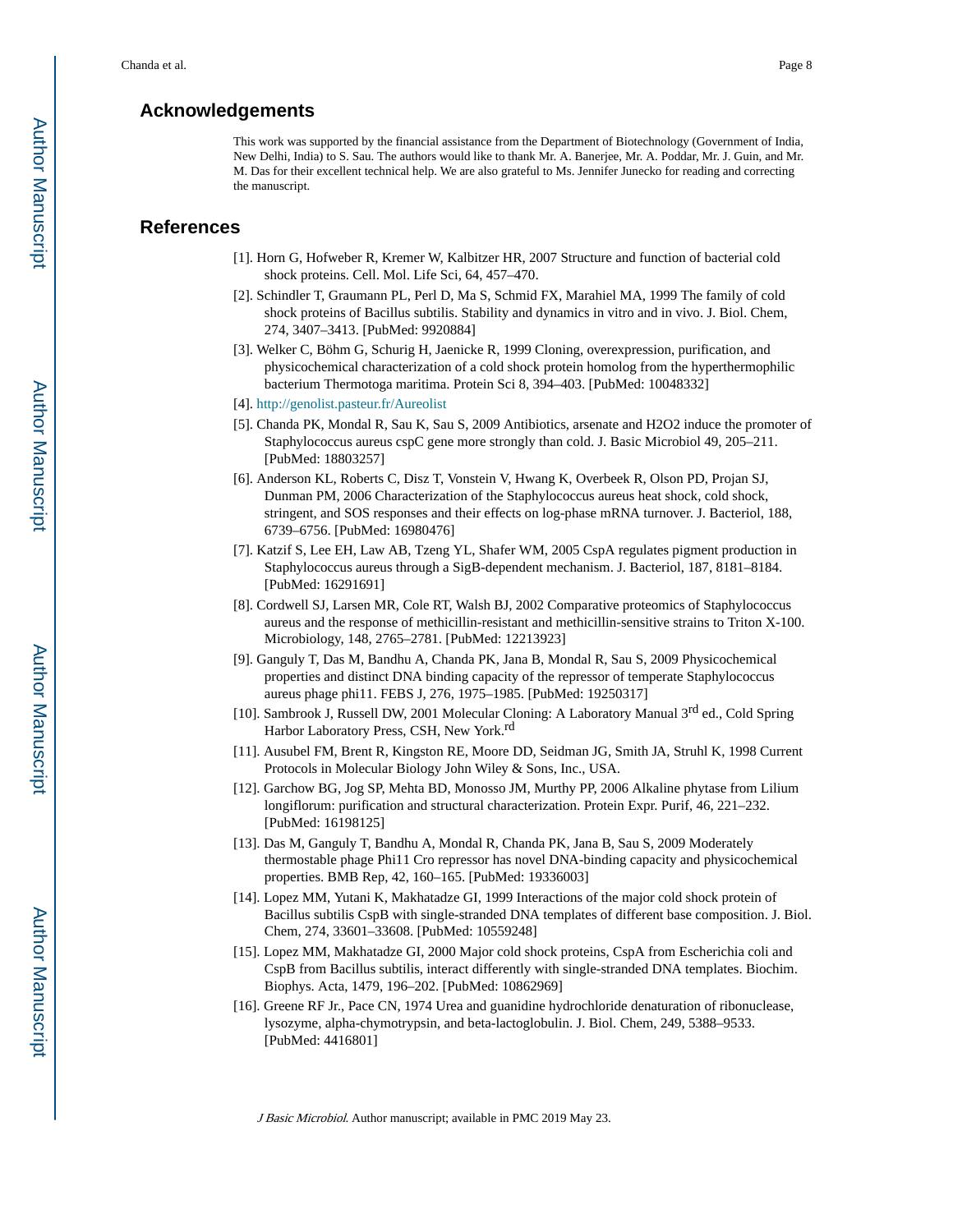- [17]. Vivian JT, Callis PR, 2001 Mechanisms of tryptophan fluorescence shifts in proteins. Biophys. J, 80, 2093–2109. [PubMed: 11325713]
- [18]. Bohm G, Muhr R, Jaenicke R, 1992 Quantitative analysis of protein far UV circular dichroism spectra by neural networks. Protein Eng, 5, 191–195. [PubMed: 1409538]
- [19]. Ganguly T, Bandhu A, Chattoraj P, Chanda PK, Das M, Mandal NC, Sau S, 2007 Repressor of temperate mycobacteriophage L1 harbors a stable C-terminal domain and binds to different asymmetric operator DNAs with variable affinity. Virol. J, 4, 64. [PubMed: 17598887]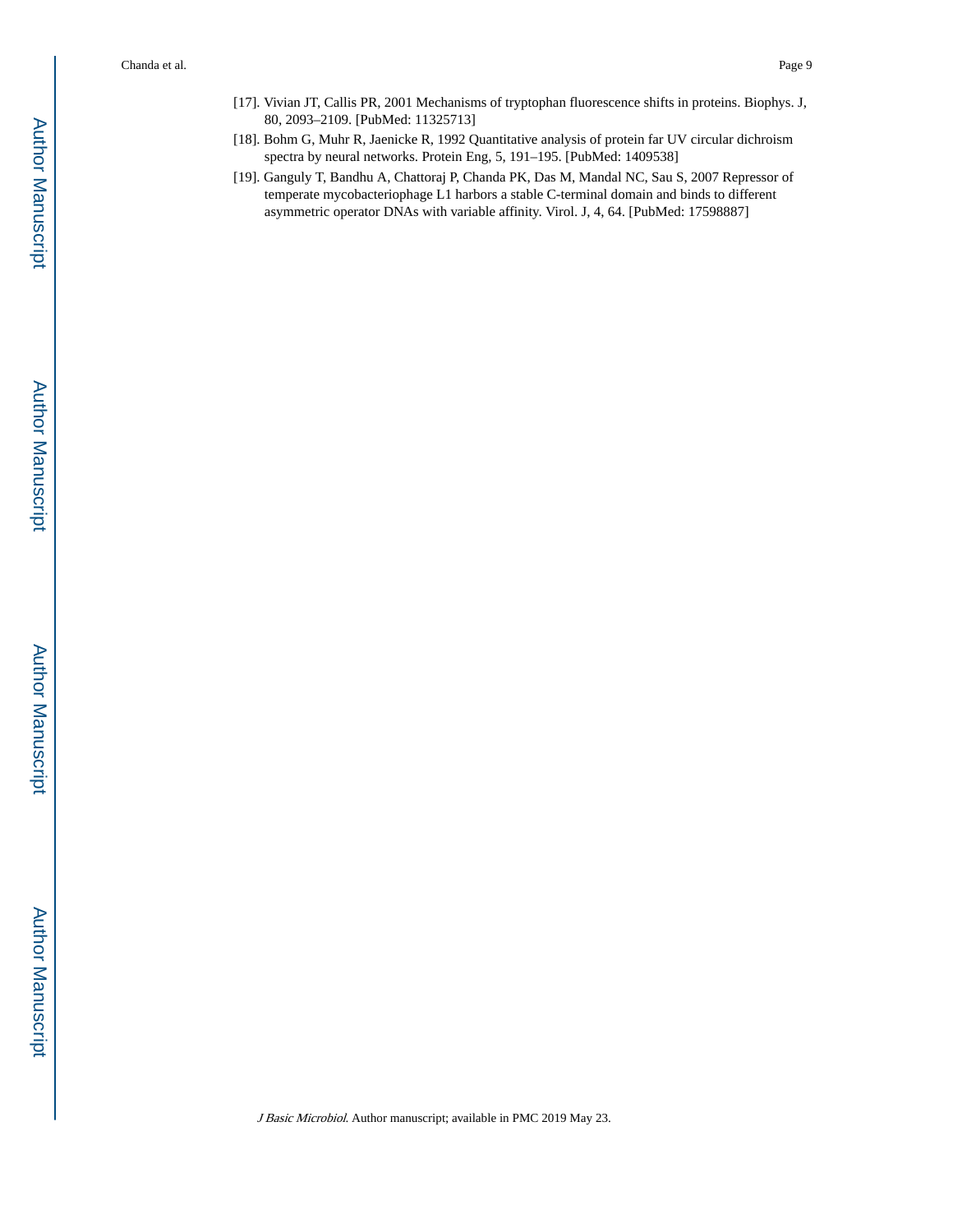

#### **Figure 1.**

Physicochemical properties and structures of S. aureus CspC. (A) Ferguson plot. Several standard proteins [OA, Ovalbumin (45 kDa); TI, Trypsin soyabean inhibitor (20 kDa) and LG, β-lactoglobulin (18.4 kDa)] and S. aureus CspC have been resolved through different native polyacrylamide gels followed by the construction of a Ferguson plot using the relative migration of protein bands and gel concentration. (B) Determination of the molecular weight of S. aureus CspC from the standard curve generated using the slope values of the standard proteins (from panel B) and their molecular weights. (C) Intrinsic tryptophan fluorescence emission (300 – 400 nm) of 5 μM CspC after excitation at 295 nm. Tryptophan fluorescence of CspC was recorded five times and one representative scan was presented here. (D) Far-UV CD-spectrum (190 – 250 nm) of 10 μM CspC. (E) Schematic representation of the three-dimensional model structure of CspC. All the β-strands (helices) and the connecting loops (tubes) are shown. (F) Near-UV CD-spectrum (250 – 320 nm) of CspC.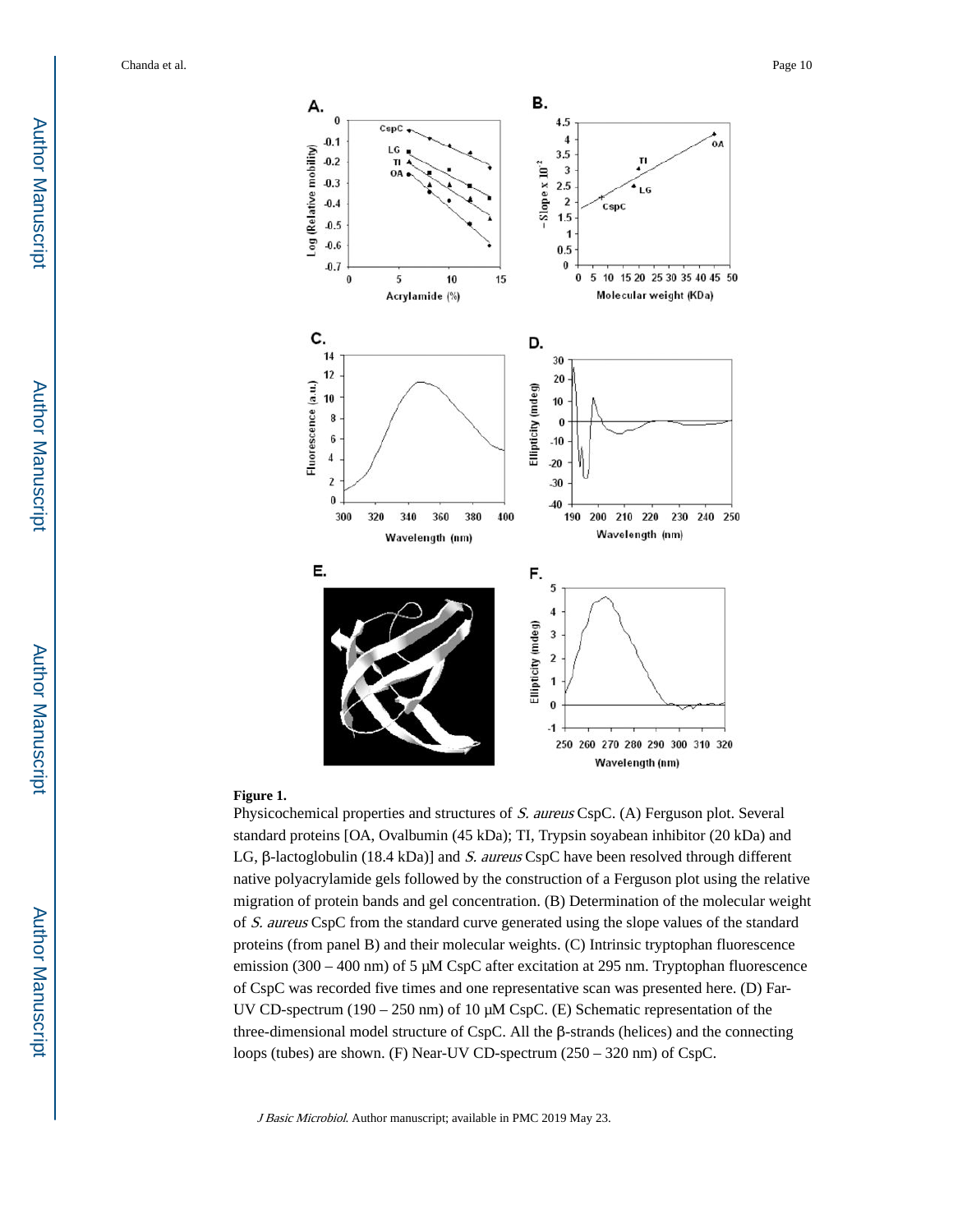

#### **Figure 2.**

Stability of CspC. (A) Aggregation of 5 μM CspC at different temperatures. (B) Intrinsic tryptophan fluorescence emission of CspC at 0 – 6 M GdmCl. Trp fluorescence of GdmCltreated CspC was measured at 350 nm after excitation at 295 nm. (C) Free energy for denaturation of CspC as the function of GdmCl. The GdmCl-induced unfolding data (shown in panel B) was analyzed by a standard two-state method [16] in order to calculate the Gibbs free energy  $(\mathcal{G}_0)$  of stabilization of CspC at 0 M GdmCl and other parameters.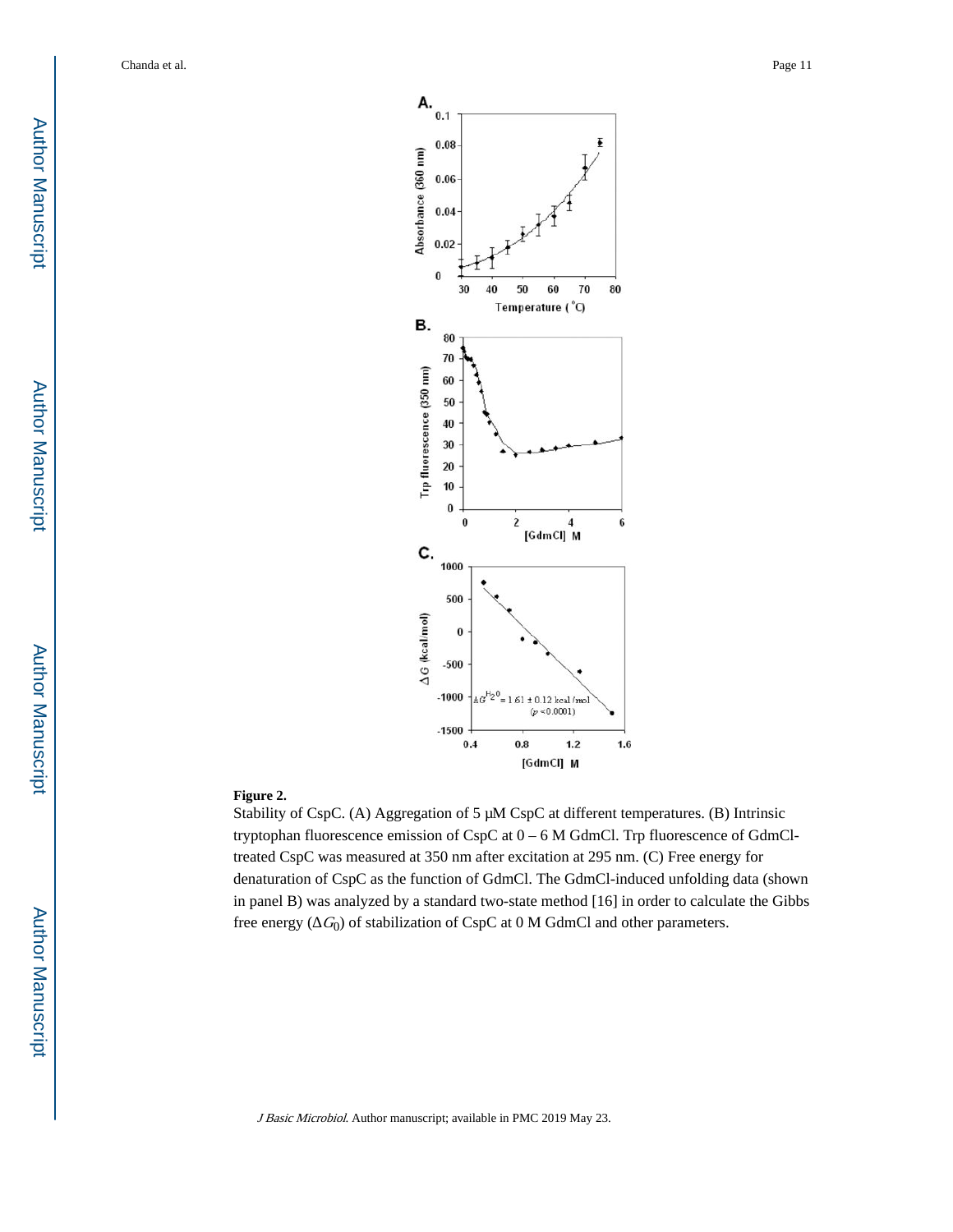

### **Figure 3.**

DNA-CspC interaction. Interaction of indicated amounts of CspC and L1 repressor [19] with <sup>32</sup>P labeled DNAs were investigated by the standard gel shift assays. Autoradiogram of the gel shift assays show the migration of different (ss/ds) DNAs. Abbreviations: ds DNA-PCR made DNA using Newman DNA, ssDNA2 and ssDNA3.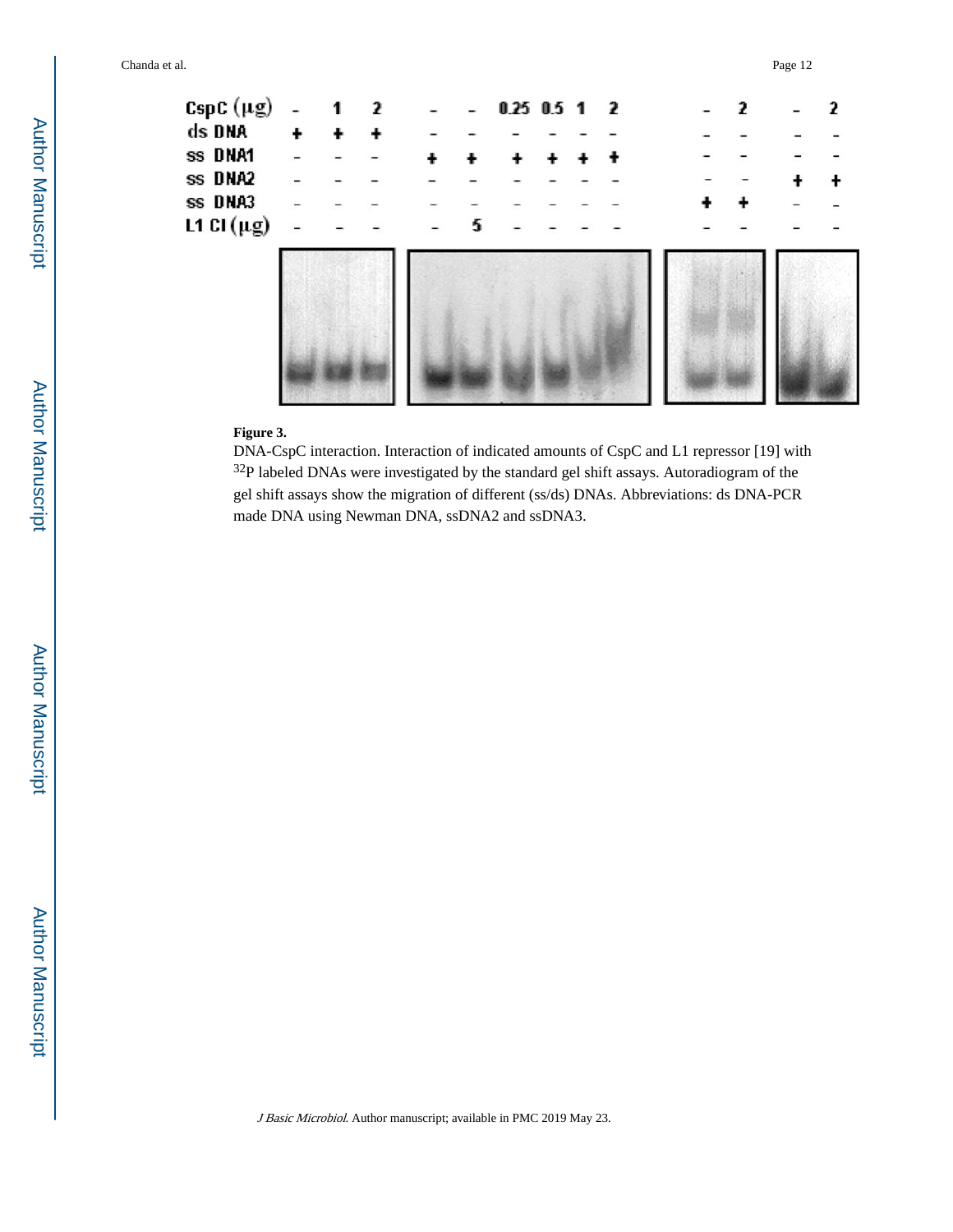Chanda et al. Page 13



#### **Figure 4.**

Effect of ssDNA on CspC. (A) Trypsinolysis of CspC. About 1 μg CspC was incubated with 0.05 μg trypsin at 25 °C in 20 μl Buffer D and aliquots, withdrawn at indicated time intervals, were analyzed by Tris-Tricine SDS –15% PAGE (inset pictures). Tryptic digestion was performed both in the presence (II) /absence (I) of 6  $\mu$ M ssDNA1. C, trypsin untreated CspC. Band intensities determined by scanning the CspC bands in the above polyacrylamide gel are plotted against time of digestion. (B) Tryptophan fluorescence quenching of 0.3 μM CspC in the presence of  $0 - 1.6 \mu M$  ssDNAs. Filled and empty triangles denote percent quenching of tryptophan fluorescence intensities of CspC in the presence of ssDNA1 and ssDNA2, respectively. (C) Binding stoichiometry. From the Trp fluorescence quenching of 3 μM CspC in the presence of  $0 - 2.4$  μM ssDNA1, fractions of ssDNA2 bound by CspC were determined according to Lopez and Makhatadze [15] and plotted against the ratio of [ssDNA1]/[CspC]. The break point (denoted by arrow) indicates that all input ssDNA1 molecules are bound by CspC. (D) Hill plot as developed from the data in Fig. 4C. X and